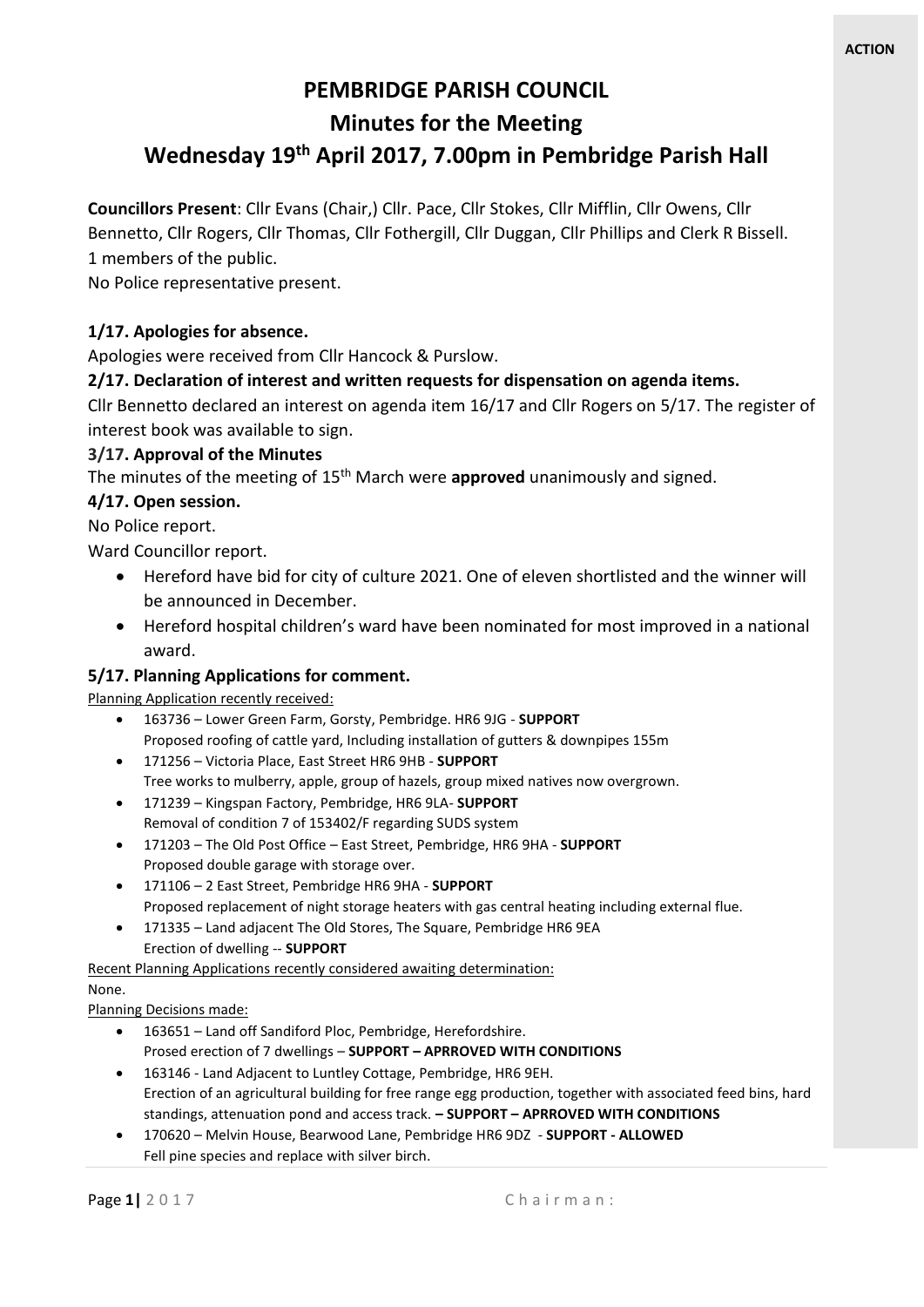|                                                                                                                                     |                                                                                                      |                                                                                                                 |   |                  | <b>ACTION</b> |
|-------------------------------------------------------------------------------------------------------------------------------------|------------------------------------------------------------------------------------------------------|-----------------------------------------------------------------------------------------------------------------|---|------------------|---------------|
| ٠                                                                                                                                   |                                                                                                      |                                                                                                                 |   |                  |               |
|                                                                                                                                     | 170717 - St Mary's Church, Pembridge. SUPPORT - ALLOWED<br>Works to two yew trees.                   |                                                                                                                 |   |                  |               |
| $\bullet$                                                                                                                           |                                                                                                      |                                                                                                                 |   |                  |               |
|                                                                                                                                     | Fell Pollarded Willow.                                                                               | 170688 - East view, East street, Pembridge HR6 9HA.- SUPPORT - WITDRAWN                                         |   |                  |               |
|                                                                                                                                     |                                                                                                      |                                                                                                                 |   |                  |               |
| $\bullet$                                                                                                                           |                                                                                                      | 170539 - Barn at Weston Court Farm, Pembridge SUPPORT - REFUSED                                                 |   |                  |               |
|                                                                                                                                     |                                                                                                      | Proposed conversion of redundant agricultural building to a dwelling                                            |   |                  |               |
|                                                                                                                                     | new legislation does not require comment                                                             |                                                                                                                 |   |                  |               |
| 6/17. Clerks report.                                                                                                                |                                                                                                      |                                                                                                                 |   |                  |               |
| Car park transfer documentation still ongoing with solicitors - Cllr Phillips to chase up Herefordshire Council<br>legal department |                                                                                                      |                                                                                                                 |   |                  | <b>RJP</b>    |
|                                                                                                                                     | Further correspondence forwarded to Herefordshire Council re Turnpike site, response received but no |                                                                                                                 |   |                  |               |
|                                                                                                                                     |                                                                                                      | action to continue contact to try and resolve the litter situation.                                             |   |                  |               |
| $\bullet$                                                                                                                           | Attended Audit training & village green meeting at HALC                                              |                                                                                                                 |   |                  |               |
| $\bullet$                                                                                                                           | Starting to prepare year end accounts and audit papers, VAT claim made.                              |                                                                                                                 |   |                  |               |
|                                                                                                                                     | Financial report & Approve Payments.                                                                 |                                                                                                                 |   |                  |               |
|                                                                                                                                     |                                                                                                      | Pembridge Parish Council have been selected as one of the random 5% random sample for an intermediate review    |   |                  |               |
|                                                                                                                                     |                                                                                                      | for 2016/17 as part of the external audit process. All 2016/17 yearend account statements have been received.   |   |                  |               |
|                                                                                                                                     |                                                                                                      | Yearend work has commenced for review and approval at the May meeting. The internal audit will also be          |   |                  |               |
| completed.                                                                                                                          |                                                                                                      |                                                                                                                 |   |                  |               |
|                                                                                                                                     |                                                                                                      | Bank reconciliation for March 2017 complete using VT cashbook. VAT Claim made to Jan 17 - end March 17 £429.67. |   |                  |               |
|                                                                                                                                     | Balances at end March 2017:                                                                          |                                                                                                                 |   |                  |               |
|                                                                                                                                     | Current Account:                                                                                     | £23342.52                                                                                                       |   |                  |               |
|                                                                                                                                     | Tracker Account:                                                                                     | £5943.15                                                                                                        |   |                  |               |
|                                                                                                                                     | <b>National Savings Account:</b>                                                                     | £11784.58                                                                                                       |   |                  |               |
|                                                                                                                                     | Income since last meeting:                                                                           |                                                                                                                 |   |                  |               |
|                                                                                                                                     | Requests for payment: Approval to be requested                                                       |                                                                                                                 |   |                  |               |
|                                                                                                                                     |                                                                                                      | Toilet Cleaner salary for April 2017 as previously agreed by Parish Council                                     |   |                  |               |
|                                                                                                                                     |                                                                                                      | Clerk's salary for April 2017 as previously agreed by Parish Council                                            |   |                  |               |
|                                                                                                                                     | NEST pension contribution as per agreed payment schedule                                             |                                                                                                                 |   |                  |               |
|                                                                                                                                     | Zen Internet - CP Panel annual to Mar 18(Paid)                                                       |                                                                                                                 | £ | 47.88 + VAT      |               |
|                                                                                                                                     | Clerks Expenses - April                                                                              |                                                                                                                 | £ | 97.72            |               |
|                                                                                                                                     | Herefordshire Council trade waste bags                                                               |                                                                                                                 | £ | 62.50            |               |
|                                                                                                                                     | Richard Mills - Lengthsman contract<br>£1464.00                                                      |                                                                                                                 |   |                  |               |
|                                                                                                                                     | TBC<br>West Midland Energy - Elec toilets Mar<br>£                                                   |                                                                                                                 |   |                  |               |
|                                                                                                                                     | Pembridge Parish Hall - Jan-Mar 2017<br>£<br>60.00                                                   |                                                                                                                 |   |                  |               |
|                                                                                                                                     | Cleanmy Ltd - bin bags & soap toilets                                                                |                                                                                                                 | £ | $41.62 + VAT$    |               |
|                                                                                                                                     |                                                                                                      | HALC -RB Training Audit answers £ 30.00, 2017/18 subscription £550.21                                           | £ | $580.21 + VAT$   |               |
|                                                                                                                                     | Data Orchard - meeting charge                                                                        |                                                                                                                 |   | £ $127.20 + VAT$ |               |
|                                                                                                                                     |                                                                                                      | a Maighbourgeard Development Planning (NDD)                                                                     |   |                  |               |

### **7/17. Update on the Neighbourhood Development Planning (NDP).**

Cllr Pace reported the final draft Neighbourhood development plan and housing assessment documents had been circulated to all Councillors and asked for comments. No comments were made. He advised the plan required a proof read before forwarding to Herefordshire Council. Confirmation has been received for further grant funding of £ 2496 from DCLG and will be received within the next 5 days.

### **8/17. Approval of the Neighbourhood Development Planning (NDP).**

Cllr Pace proposed the draft Neighbourhood Development Plan be approved for consultation under Regulation 14 of the Neighbourhood Plan Regulations. This was seconded by Cllr Stokes and agreed unanimously.